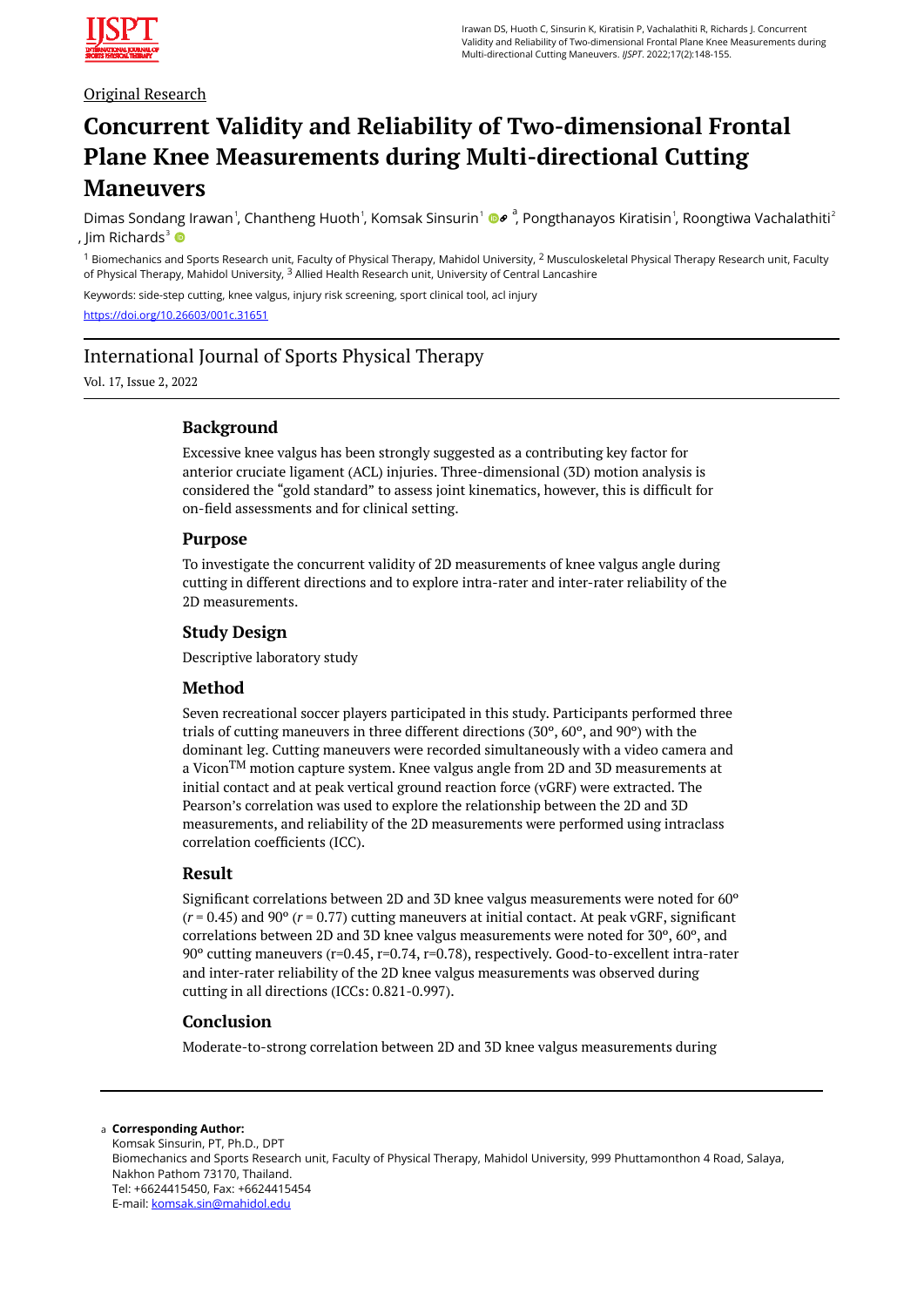60°-90° cutting maneuvers, and good-to-excellent intra-rater and excellent inter-rater reliability for the 2D measurements in the present study supports the use of 2D knee valgus measurements in the evaluation of targeted interventions, although the limitations of examining cutting maneuvers using 2D measurement in complex movement still need to be considered.

#### **Level of Evidence**

3

## INTRODUCTION

ACL injury is a common and serious problem in sports and requires a long period of rehabilitation.<sup>1–3</sup> A rate of 6.5 ACL injuries per 100,000 athlete exposures throughout various athletic activities was reported in high school level. Approximately 76% of ACL injuries require surgery, which consumes time and money for recovery and may ultimately reduce the quality of life by increasing the risk of subsequent injuries or impairments, resulting in financial hardship.2,4 After ACL reconstruction, 55% of injured athletes can reach return to competitive level.<sup>5</sup> However, athletes with ACL deficiency have greater risk of early-onset osteoarthritis of the knee.<sup>6</sup> Therefore, ACL injury prevention and risk screening are important.

Excessive knee valgus has been strongly suggested as a contributing factor to anterior cruciate ligament (ACL) injuries.<sup> $7-9$ </sup> Seventy to eighty-four percent of ACL injuries occur during non-contact while decelerating or rapidly changing direction in sporting activities.<sup>10</sup> In addition, the combination of knee valgus with poor trunk or hip control has been identified as a key predictor of ACL strain including hip adduction, hip internal rotation, and ipsilateral trunk leaning.11,12

Observation of the knee valgus angle is considered a critical component for injury risk assessment and often performed during functional tasks such as single-leg squat and landing tasks which are typically carried out in clinical and sports settings.<sup>13-15</sup> Three-dimensional (3D) motion capture is considered as the "gold standard" to determine the quality of human movement. Such a system is able to evaluate multi-planar kinematics across joints and has been shown to be reliable in the assessment of many functional tasks such as landing tasks and cutting maneuvers.<sup>16,17</sup> However, a 3D motion system is not practical within field and clinical settings due to cost, complexity, and time required to perform the analysis.

Previous studies have developed alternative two-dimensional (2D) methods and compared these with 3D methods for use in clinical settings.<sup>18–21</sup> 2D measurement using commercial cameras is one method which is relatively inexpensive and easy to apply in field and clinical settings.<sup>22</sup> 2D measurements have been used to examine dynamic knee valgus using the frontal plane projection angle (FPPA), which has shown good reliability in performance test such as running, drop jump, and single leg landing, which can provide biomechanical measurements to assess injury risk and progression through treatment.<sup>18–20,23</sup> However, the use of 2D methods to assess cutting maneuvers in various directions has not been reported.

Cutting maneuvers are frequently performed during sports training sessions. Previous studies have demonstrated that different knee valgus angles were noted with different directions of cutting, which are important to consider for injury risk in sporting settings. $24-26$  Therefore, the potential to apply 2D measurements to determine knee valgus angle during cutting maneuvers in various directions is worthy of investigation.

To the best of authors' knowledge, the use of 2D analysis to explore knee valgus angle during side-step cutting maneuvers in multi-directions has yet to be reported. Therefore, the purpose of the present study was to investigate the concurrent validity of 2D measurements of knee valgus angle during cutting in different directions, and to explore intra-rater and inter-rater reliability of the 2D measurements. The hypothesis of the study was that 2D frontal knee measurement would have good validity and reliability in multidirectional cutting maneuvers.

## **METHODS**

#### PARTICIPANTS

All participants were university students who volunteered to participate in the study. The inclusion criteria were: aged between 18- to 25-years, and regularly participated in sports involving cutting maneuvers. Participants were excluded from the study if they reported a history of lower extremity surgery or a history of serious injury of lower extremity within a year prior to testing. The research protocol was approved by the Mahidol University Central Institutional Review Board for Human Research (COA.No. 2020/ 062.2704). Before testing, all participants signed an informed consent form and the protocol was explained in detail.

#### SIDE-STEP CUTTING MANEUVERS

Athletes performed side-step cutting maneuvers in the three different directions: 30º, 60º, and 90º ([Figure 1\)](#page-2-0). The participants were instructed to stand at the starting point, run forward five meters and perform a side-step cutting task with the dominant leg. The standardized verbal command for all participants was "keep looking forward and perform a side-step cutting at maximum speed".

The participants performed a five-minute warm up of lower limb dynamic stretching and practiced five trials of side-step cutting before actual testing in each direction. Three completed trials of each directional session were then measured and analyzed, and the knee valgus angles from the 2D and 3D measurements were extracted at initial contact and at peak vertical ground reaction force (vGRF).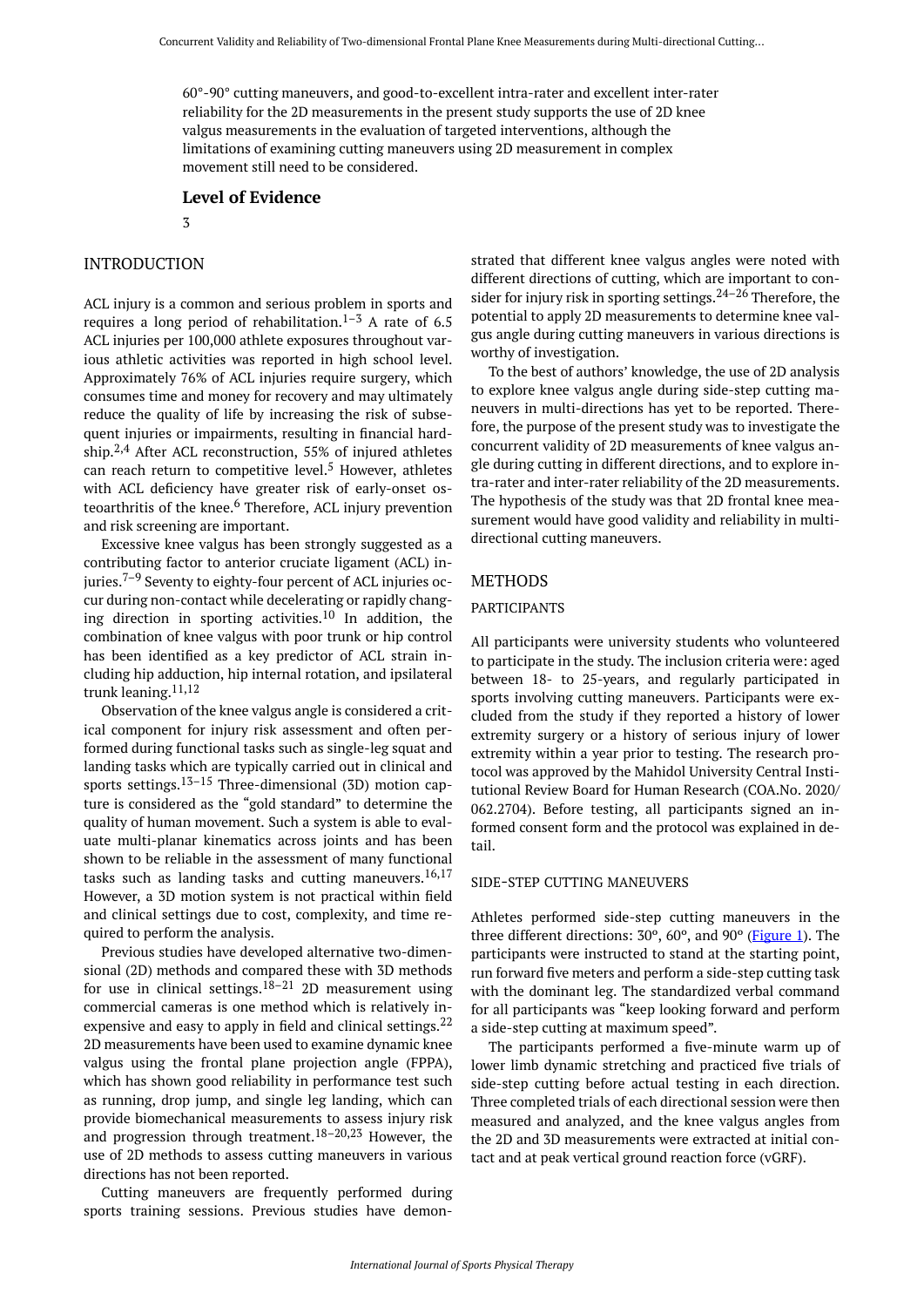#### <span id="page-2-0"></span>2D MEASUREMENTS

A commercially available digital camera (Canon EOS 1200D, Canon USA Inc, Melville, USA) with a 18-55 mm lens, was positioned 2 m away from the force plate at a height of 60 cm and recorded at 60 Hz. Digital video footage was recorded with no optical zoom to standardized the camera image between participants. Video footage was imported to Kinovea software (Version 0.9.3, Kinovea Open Source Project, [www.kinovea.org](http://www.kinovea.org/)) and 2D knee measurement was processed. The frontal plane projection angle (FPPA) was used to estimate the knee valgus angle by measuring the angle between the line from ASIS to the center of patella, and the line from the ASIS to the center of the ankle joints, which was then subtracted from  $180^\circ$  ([Figure 2\)](#page-2-1).<sup>18</sup> Two raters assessed the FPPA in the study. They are physical therapists who have experience in 2D measurement and in ten years of orthopedic and sports physical therapy. Each rater measured knee valgus angle of a data set which the information regarding cutting directions was encrypted by code. In order to determine intra-rater reliability, the first rater measured the FPPA twice, two weeks apart.

## 3D MEASUREMENTS

<span id="page-2-1"></span>A 10 camera ViconTM motion analysis system (Vicon nexus 2.10, Oxford Metrics, Oxford, UK) was used to record threedimensional marker coordinates at 200 Hz. Force data was collected synchronously using an AMTI force platform at 1,000 Hz (AMTI-OR67, Advance Mechanical Technologies Inc., Watertown, USA) which was used to identify stance phase during the cutting maneuvers. Twenty-six reflective markers were attached on the bony prominences of both sides, including anterior superior iliac spine (ASIS), posterior superior iliac spine (PSIS), iliac crest, greater trochanter, medial and lateral femoral epicondyles, medial and lateral malleoli, distal head of the first metatarsals, distal head of the fifth metatarsals, proximal head of the fifth metatarsals, and heels. In addition, four rigid clusters of four markers were placed on the lateral thigh and lateral shank (Figure  $\frac{3}{2}$  $\frac{3}{2}$  $\frac{3}{2}$  and  $\frac{4}{2}$ ).

Kinematic and kinetic data were imported into Visual 3D software (C-Motion Inc, Germantown, USA), and digitally filtered using a low pass, fourth-order Butterworth filter with cut-off frequencies of 6 Hz and 35 Hz, respectively. 27,28 Right-hand 3-dimensional Cartesian coordinate systems were used for global and segmental axes. The pelvis segment was measured relative to the global (laboratory) coordinate system, and the hip joint center was estimated using method reported by Bell et al.<sup>29</sup> Knee and ankle joint centers were estimated as the midpoint between the medial and lateral femoral epicondyles and malleoli, respectively, and the knee joint angle was calculated between the shank relative to the thigh segment. Kinetics and kinematics data were extracted and normalized into 101 data points in order to represent 100% of the stance phase during side-step cutting maneuver.

## STATISTICAL ANALYSIS

Three completed trials of cutting tests in each direction



**Figure 1. Illustrations of research setting of sidesteps cutting test** 



**Figure 2. 2D measurement of the frontal plane projection angle (FPPA) during cutting maneuvers** 

were processed from the seven soccer players in the study. Then, a total of 21 data sets were statistically analyzed. To determine the concurrent validity, Pearson product-moment correlation was used to assess the linear relationships between the 2D and 3D measurements of the knee valgus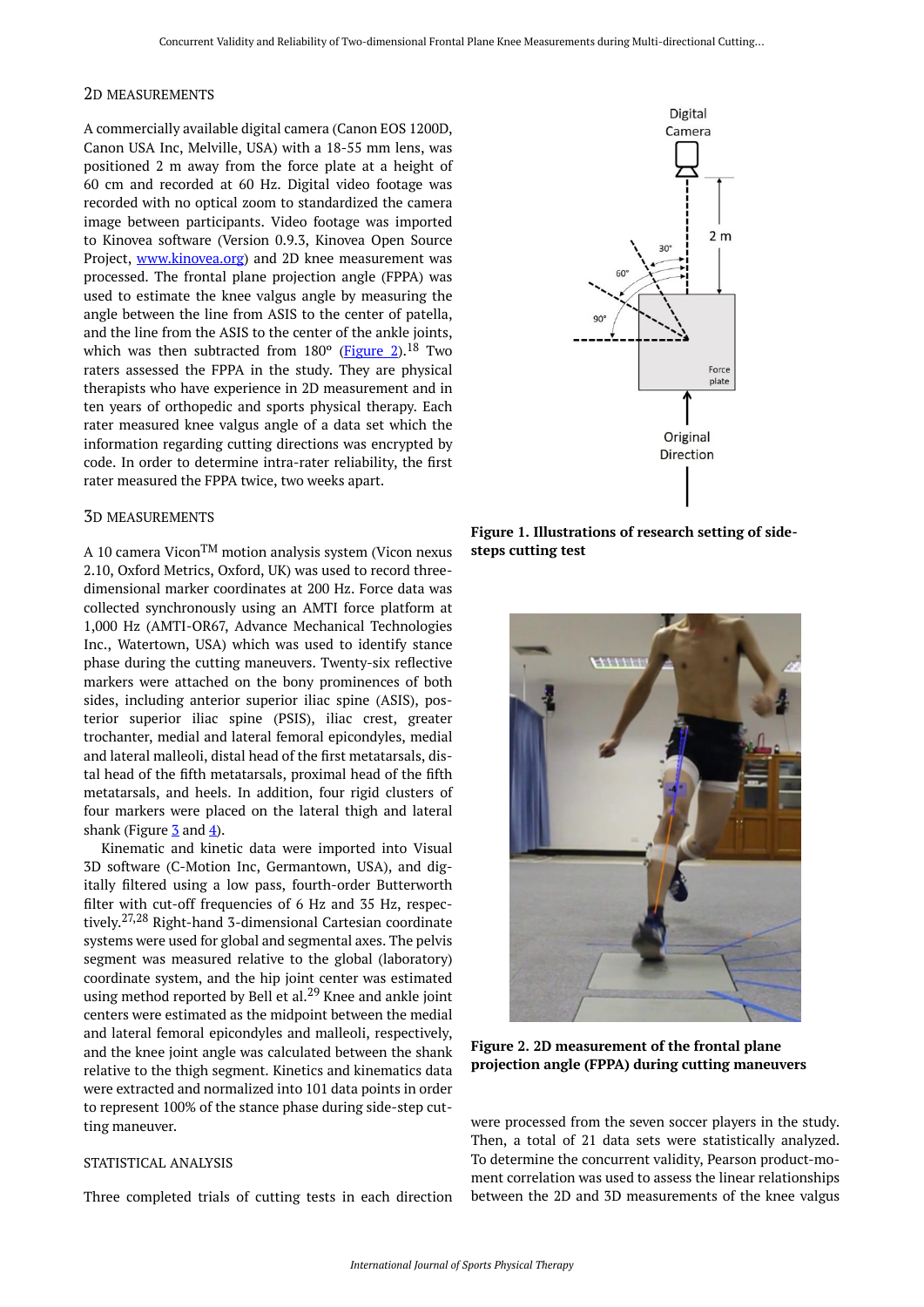<span id="page-3-0"></span>angle at initial contact and at peak vGRF. The strength of the correlation (*r*) was interpreted as poor (0 to 0.49), moderate (0.50 to 0.75), and strong  $(> 0.75)$ ,  $^{30}$  Reliability analysis of the 2D measurements was performed using intraclass correlation coefficient (ICC). The  $ICC(3,1)$  and  $ICC(2,1)$ models were used for statistical analysis of intra-rater and inter-rater reliabilities, respectively. Reliability index of ICC were interpreted as poor (less than 0.5), moderate  $(0.5-0.75)$ , good  $(0.76-0.9)$ , and excellent  $(>0.9)$ .<sup>31</sup>

## RESULTS

Seven male soccer players, all with more than four years experience in soccer playing voluntarily participated. The characteristics of the participants are shown in [Table 1.](#page-4-0) The Pearson's correlation coefficients between 2D and 3D measurements of the FPPA at initial contact showed a significant strong correlation during  $90^{\circ}$  cutting (r = 0.77,  $95\%$ CI:  $0.34 - 0.89$ ), with  $60^{\circ}$  cutting showing a significant but poor correlation (r = 0.45, 95% CI: -0.07 - 0.83), and 30º cutting showing no significant correlation. For the FPPA at peak vGRF a significant correlation was seen between 2D and 3D analyses in all directions of cutting, with 90º cutting showing a strong correlation ( $r = 0.78$ , 95% CI: 0.19 -0.87), 60 $^{\circ}$  cutting showing a moderate correlation (r = 0.74, 95% CI: 0.31 - 0.89), and 30º cutting showing a poor correlation (r = 0.45, 95% CI: -0.14 - 0.81), [Table 2](#page-4-1). The FPPA measurements demonstrated good-to-excellent intra-rater reliability at initial contact (ICCs: 0.821-0.937) and at peak vGRF (ICCs: 0.970-0.987). In addition, the inter-rater reliability index showed excellent reliability at initial contact (ICCs: 0.974-0.987) and at peak vGRF (ICCs: 0.989-0.997), [Table 3.](#page-4-2)

## <span id="page-3-1"></span>DISCUSSION

The purpose of this study was to determine the concurrent validity and reliability of 2D frontal knee measurements during multi-directional cutting maneuvers. To explore the concurrent validity, knee valgus angles at initial contact and at peak vGRF were captured with 2D and 3D measurements, simultaneously. Moreover, the intra-rater and interrater reliabilities of the 2D measurements of knee valgus were determined. The findings of the present study showed that there were statistically significant correlations between most 2D and 3D measurements, and the reliability indices of 2D measurement showed good-to-excellent intra- and inter-rater reliability at both initial contact and peak vGRF.

Cutting maneuvers require a sudden change of direction after running and involves translation and reorientation into new direction of travel. $52$  This study used the frontal plane projection angle (FPPA) from 2D measurement which has been reported to be highly influenced by hip and knee joint rotations in the transverse plane.<sup>33</sup> The present findings confirmed a poor correlation of 2D and 3D knee valgus measurements at initial contact during cutting maneuvers at 30° and 60° and peak vGRF at 30°. This further supported by Schurr et al.<sup>34</sup> who found a poor correlation ( $r = 0.31$ ) in the frontal plane knee angle between 2D and 3D analyses



**Figure 3. 2D and 3D marker placements in anterior view** 



**Figure 4. Calibrated Anatomical System Technique (CAST) marker model of lower extremity; A, anterior view and B, lateral view** 

during a single-leg squat. In addition, Maykut et al. $20$  considered knee valgus angles during running on treadmill and also showed a poor correlation between 2D and 3D analyses  $(r = 0.158)$ . Maykut et al. suggested that the difference of sampling frequencies may explain the non-significant correlation between the 2D and 3D measurements, when using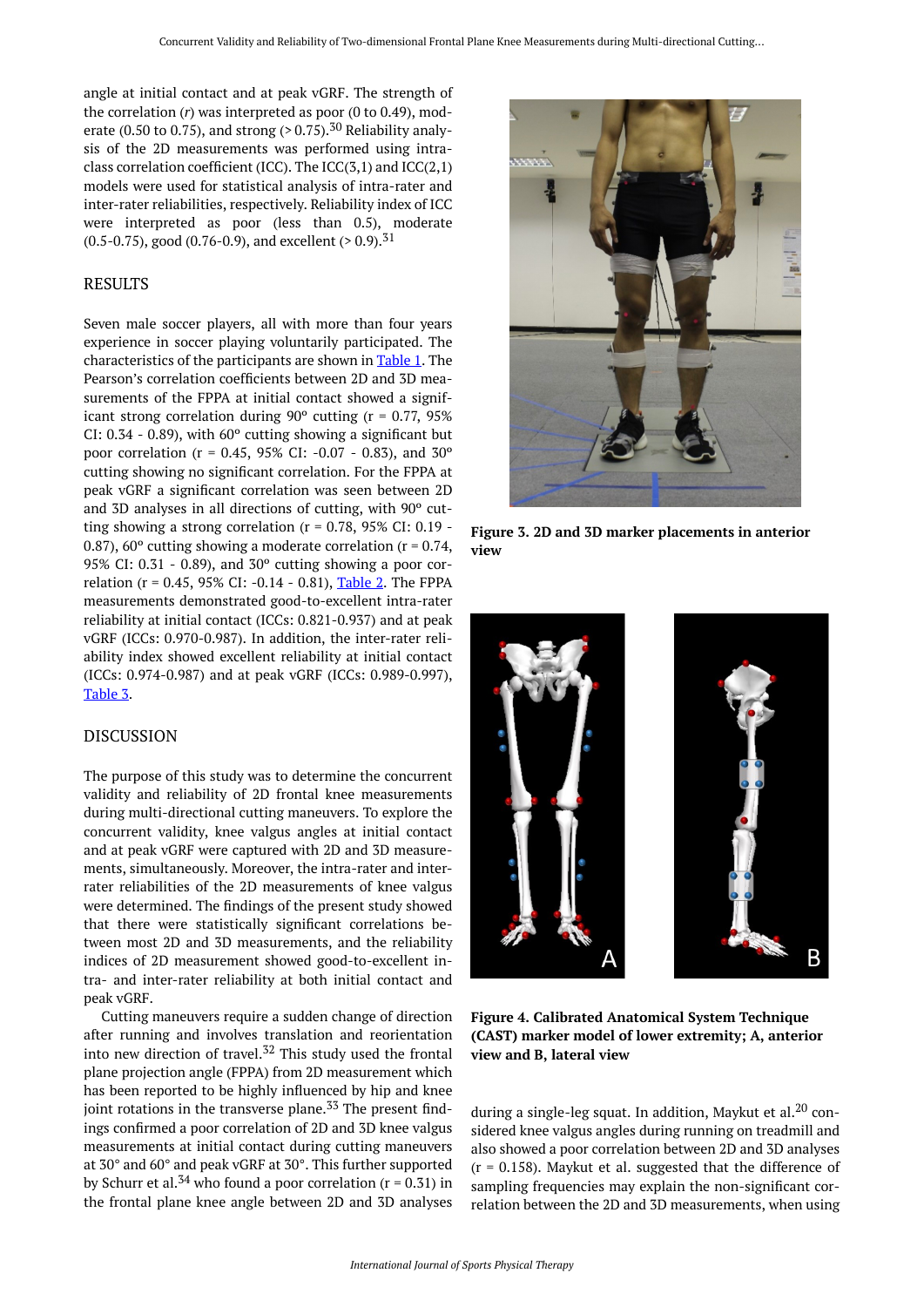#### <span id="page-4-0"></span>**Table 1. Characteristics of participants (n = 7)**

| Characteristics         | Mean $(\pm SD)$ or number |  |
|-------------------------|---------------------------|--|
| Gender (male / female)  | 7/0                       |  |
| Age (years)             | 23 (0.81)                 |  |
| Experience (years)      | 4                         |  |
| Height (cm)             | 169.25 (4.57)             |  |
| Mass (kg)               | 57 (7.75)                 |  |
| BMI ( $\text{kg/m}^2$ ) | 20.54(1.5)                |  |
| Leg dominance (% Right) | 100                       |  |
|                         |                           |  |

SD: standard deviation; BMI: Body Mass Index

## <span id="page-4-1"></span>**Table 2. Pearson's correlation coefficients of 2D and 3D knee valgus measurements at initial contact and at peak vGRF phases**

| Time event | Angle of cutting direction | r       | 95% CI        | p        |
|------------|----------------------------|---------|---------------|----------|
| IC         | $30^\circ$                 | $-0.02$ | $-1.56, 0.58$ | 0.533    |
|            | $60^\circ$                 | 0.45    | $-0.07, 0.83$ | $0.034*$ |
|            | $90^\circ$                 | 0.77    | 0.34, 0.89    | $0.002*$ |
| Peak vGRF  | $30^\circ$                 | 0.45    | $-0.14, 0.81$ | $0.046*$ |
|            | $60^\circ$                 | 0.74    | 0.31,0.89     | $0.003*$ |
|            | $90^\circ$                 | 0.78    | 0.19, 0.87    | $0.008*$ |

\* Statistically significant correlation (*p* ≤ 0.05); IC: initial contact; vGRF: vertical ground reaction force

## <span id="page-4-2"></span>**Table 3. Intra-rater and inter-rater reliabilities of 2D knee valgus measurements at initial contact and at peak vGRF phases.**

| Time event | Cutting direction | Intra-rater<br>ICC (95% CI) | Inter-rater<br>ICC(95% CI) |
|------------|-------------------|-----------------------------|----------------------------|
| IC         | $30^\circ$        | $0.937(0.631 - 0.989)$      | $0.974(0.847 - 0.995)$     |
|            | $60^\circ$        | $0.821(-0.04 - 0.969)$      | $0.983(0.899 - 0.997)$     |
|            | $90^\circ$        | $0.925(0.564 - 0.987)$      | $0.987(0.926 - 0.988)$     |
| Peak vGRF  | $30^\circ$        | $0.987(0.926 - 0.998)$      | $0.994(0.968 - 0.999)$     |
|            | $60^\circ$        | $0.970(0.828 - 0.995)$      | $0.989(0.934 - 0.998)$     |
|            | $90^\circ$        | $0.978(0.875 - 0.996)$      | $0.997(0.981 - 0.999)$     |
|            |                   |                             |                            |

IC: initial contact; vGRF: vertical ground reaction force

60 Hz for the 2D measurement and 240 Hz for the 3D measurement.

However, the current study did show some significant correlations at initial contact and at peak vGRF during cutting maneuvers. At peak vGRF the correlations were strong  $(r=0.78)$ , moderate  $(r=0.74)$ , and poor  $(r=0.45)$  for cutting maneuvers at 90°, 60°, and 30°, respectively, with correlation at initial contact being strong (r=0.77), moderate  $(r=0.45)$ , and very poor  $(r = -0.02)$  for 90 $^{\circ}$ , 60 $^{\circ}$ , and 30 $^{\circ}$ , respectively. Both Maykut et al.<sup>20</sup> and Schurr et al.<sup>34</sup> reported peak knee abduction angles and knee angle displacements in frontal plane, respectively, while the current study reported values at initial contact and peak vGRF. Therefore, the different time events could be a possible reason for differences seen with previous studies.

McLean et al.<sup>33</sup> demonstrated a moderate correlation between 2D and 3D measurements. McLean et al. investigated 35° and 55° cutting and side-jump tasks in healthy male and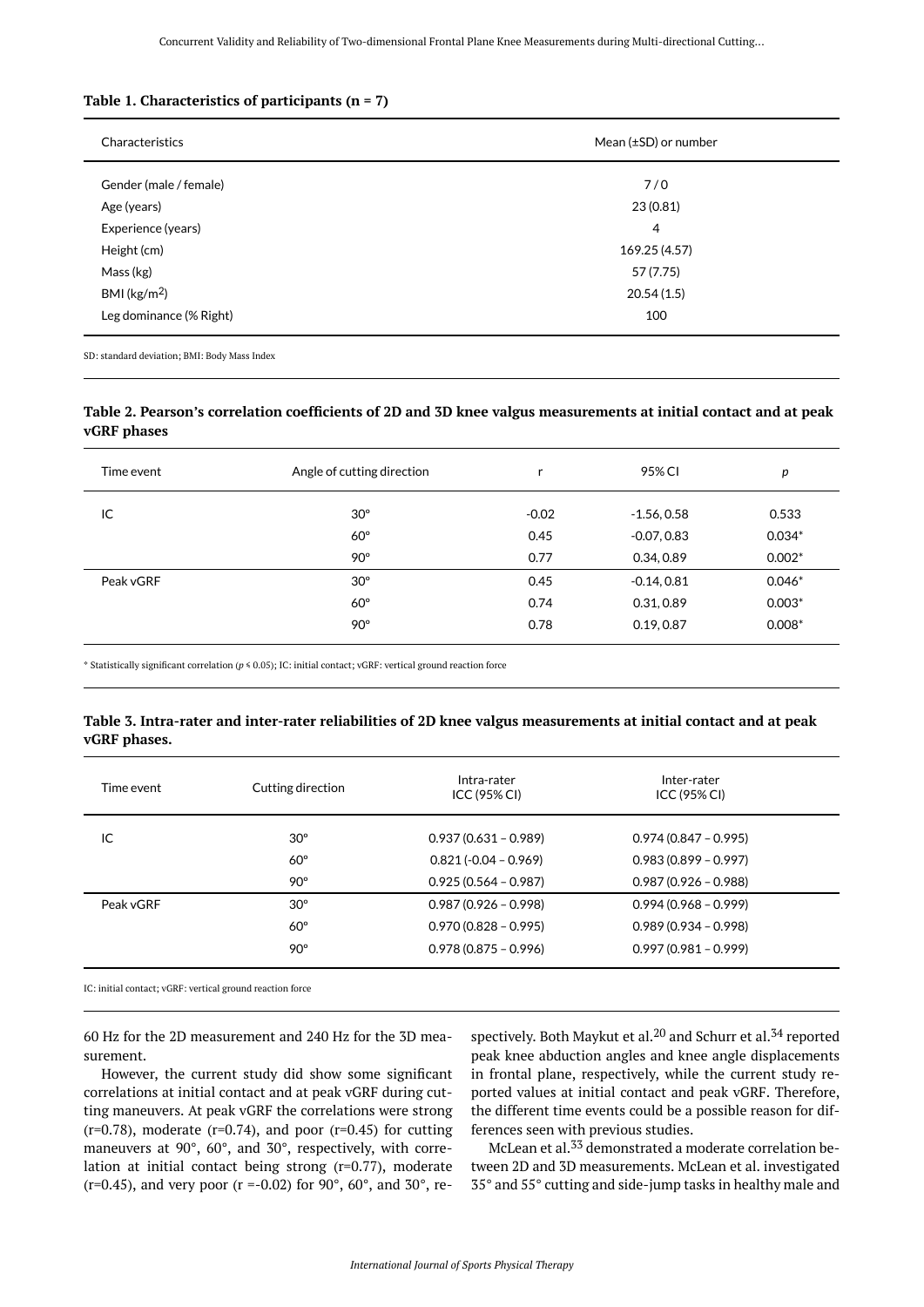female collegiate basketball players, and reported moderate correlations  $r = 0.58$  and  $r = 0.64$  for the 35° and 55° cutting tasks and side jump, respectively. Havens et al. $^{26}$  demonstrated 35° greater pelvic rotation to the intended direction during 90°cutting compared with 45° cutting. The current study showed strong correlations in 90° cutting, moderate correlations at 60°, and poor correlation at 30° cuttings [\(Table 2\)](#page-4-1). The difference seen could be due to the difference in tasks explored. Schurr et al.<sup>34</sup> and Maykut et al.<sup>20</sup> studied single-leg squat and running, respectively.

Regarding multi-directional cutting maneuvers, Dos santos et al. $^{24}$  stated that there was a relationship between directions and biomechanical demands. Greater hip abduction and knee valgus angles were observed as the angle of directional change increases. The current findings indicate that knee valgus screening using 2D measurements for 60° and 90° cutting tasks could be considered as a suitable assessment for use in clinical settings, and may be useful as an injury screening tool to help health professionals observe frontal knee projection during cutting. The possible explanation of poor correlation in 30° cutting might due to the athlete's pelvic rotation to the intended direction prior to initial contact. Rotational movement could lead to a bit of difficulty of maker capture for 2D measurement. Comparing results of 2D knee valgus between studies should be interpreted with caution due to previous limitations reported when examining 2D measurements, and further work is required to explore the clinical utility of such measures in term of knee valgus magnitude.<sup>35</sup>

In addition, 2D knee valgus measurements in this study showed good-to-excellent intra-rater and excellent interrater reliabilities. This suggests that 2D knee valgus measurement of the current study is fit for repeated measurements in clinical evaluation. The method of 2D testing used in this study is highly reliable and is therefore acceptable for assessing before and after provision of targeted intervention such as neuromuscular training and corrected cutting training.

Application of the findings to other sport tasks and to female athletes should be performed carefully. It would be interesting to perform a future study in which more participants are recruited to investigate limb dominance.

## CONCLUSION

The current study demonstrated that concurrent validity of 2D and 3D knee valgus measurements is moderate-tostrong when considering 60° and 90°cutting maneuvers. Poor correlation was observed in 30° cutting maneuver. The 2D measurement of the FPPA demonstrated good-to-excellent intra-rater and excellent inter-rater reliabilities. This suggests that 2D knee valgus measurements could be used as an easy and inexpensive screening tool for injury risk identification and evaluation of change after targeted interventions such as neuromuscular training and corrected cutting training. In clinical application, knee valgus screening using 2D measurements for 60° and 90° cuttings could be performed and considered as a suitable assessment.

## CONFLICT OF INTEREST

No conflict of interest

ACKNOWLEDGMENTS

All authors would like to thank all participants, and members of the Biomechanics and Sports Research unit, Faculty of Physical Therapy, Mahidol University, to support the study.

Submitted: July 06, 2021 CST, Accepted: November 22, 2021 **CST** 

This is an open-access article distributed under the terms of the Creative Commons Attribution 4.0 International License (CCBY-NC-4.0). View this license's legal deed at https://creativecommons.org/licenses/by-nc/4.0 and legal code at https://creativecommons.org/licenses/by-nc/4.0/legalcode for more information.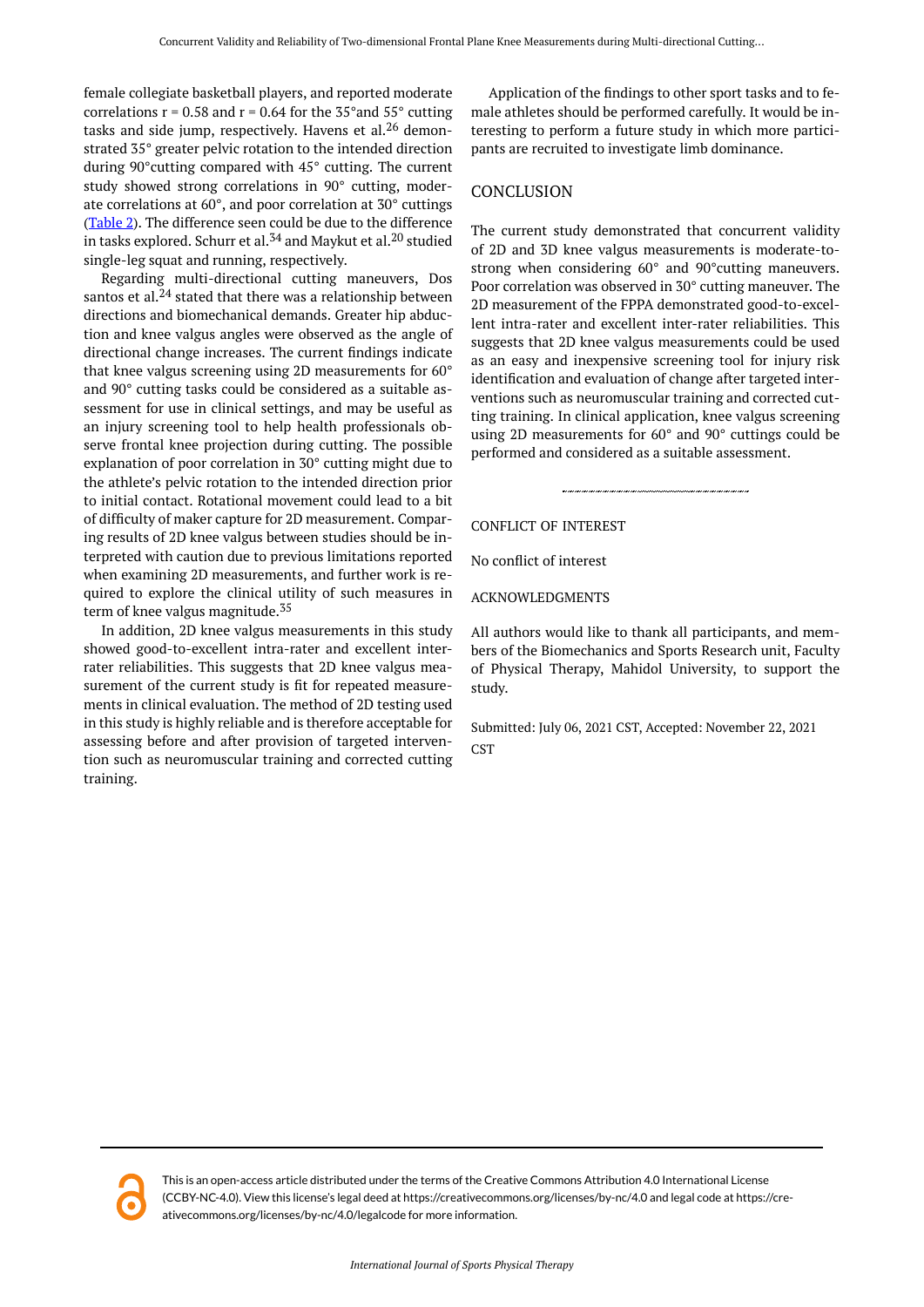# REFERENCES

1. Beynnon BD, Vacek PM, Newell MK, et al. The effects of level of competition, sport, and sex on the incidence of first-time noncontact anterior cruciate ligament injury. *Am J Sports Med*. 2014;42(8):1806-1812. [doi:10.1177/036354651454086](https://doi.org/10.1177/0363546514540862) [2](https://doi.org/10.1177/0363546514540862) 

2. Joseph AM, Collins CL, Henke NM, Yard EE, Fields SK, Comstock RD. A Multisport epidemiologic comparison of anterior cruciate ligament injuries in high school athletics. *J Athl Train*. 2013;48(6):810-817. [doi:10.4085/1062-6050-48.6.03](https://doi.org/10.4085/1062-6050-48.6.03) 

3. Whittaker JL, Woodhouse LJ, Nettel-Aguirre A, Emery CA. Outcomes associated with early posttraumatic osteoarthritis and other negative health consequences 3-10 years following knee joint injury in youth sport. *Osteoarthritis Cartilage*. 2015;23(7):1122-1129. [doi:10.1016/j.joca.2015.02.021](https://doi.org/10.1016/j.joca.2015.02.021) 

4. Luc B, Gribble PA, Pietrosimone BG. Osteoarthritis prevalence following anterior cruciate ligament reconstruction: A systematic review and numbersneeded-to-treat analysis. *J Athl Train*. 2014;49(6):806-819. [doi:10.4085/1062-6050-49.3.35](https://doi.org/10.4085/1062-6050-49.3.35) 

5. Ardern CL, Taylor NF, Feller JA, Webster KE. A systematic review of the psychological factors associated with returning to sport following injury. *Br J Sports Med*. 2013;47(17):1120-1126. [doi:10.1136/bjs](https://doi.org/10.1136/bjsports-2012-091203) [ports-2012-091203](https://doi.org/10.1136/bjsports-2012-091203)

6. Simon D, Mascarenhas R, Saltzman BM, Rollins M, Bach BR, MacDonald P. The relationship between anterior cruciate ligament injury and osteoarthritis of the knee. *Adv Orthop*. 2015;2015:928301. [doi:10.1155/](https://doi.org/10.1155/2015/928301) [2015/928301](https://doi.org/10.1155/2015/928301) 

7. Hewett TE, Myer GD, Ford KR, Paterno MV, Quatman CE. Mechanisms, prediction, and prevention of ACL injuries: cut risk with three sharpened and validated tools. *J Orthop Res*. 2016;34(11):1843-1855.

8. David S, Komnik I, Peters M, Funken J, Potthast W. Identification and risk estimation of movement strategies during cutting maneuvers. *J Sci Med Sport*. 2017;20(12):1075-1080. [doi:10.1016/j.jsams.2017.05.0](https://doi.org/10.1016/j.jsams.2017.05.011) [11](https://doi.org/10.1016/j.jsams.2017.05.011)

9. Shin CS, Chaudhari AM, Andriacchi TP. Valgus plus internal rotation moments increase anterior cruciate ligament strain more than either alone. *Med Sci Sports Exerc*. 2011;43(8):1484-1491. [doi:10.1249/MS](https://doi.org/10.1249/MSS.0b013e31820f8395) [S.0b013e31820f8395](https://doi.org/10.1249/MSS.0b013e31820f8395)

10. Ali N, Rouhi G. Barriers to predicting the mechanisms and risk factors of non-contact anterior cruciate ligament injury. *Open Biomed Eng J*. 2010;4:178. [doi:10.2174/1874120701004010178](https://doi.org/10.2174/1874120701004010178) 

11. Pfeifer CE, Beattie PF, Sacko RS, Hand A. Risk factors associated with non-contact anterior cruciate ligament injury: A systematic review. *Int J Sports Phys Ther*. 2018;13(4):575.

12. Carlson VR, Sheehan FT, Boden BP. Video analysis of anterior cruciate ligament (ACL) injuries. *JBJS Rev*. 2016;4(11):e5. [doi:10.2106/JBJS.RVW.15.00116](https://doi.org/10.2106/JBJS.RVW.15.00116) 

13. Almangoush A, Herrington L, Jones R. A preliminary reliability study of a qualitative scoring system of limb alignment during single leg squat. *Phys Ther Rehabil*. 2014;1(1):2.

14. Padua DA, Marshall SW, Boling MC, Thigpen CA, Garrett WE, Beutler AI. The Landing Error Scoring System (LESS) is a valid and reliable clinical assessment tool of jump-landing biomechanics: The JUMP-ACL study. *Am J Sports Med*. 2009;37(10):1996-2002. [doi:10.1177/03635465093432](https://doi.org/10.1177/0363546509343200) [00](https://doi.org/10.1177/0363546509343200)

15. Della Villa F, Buckthorpe M, Grassi A, et al. Systematic video analysis of ACL injuries in professional male football (soccer): injury mechanisms, situational patterns and biomechanics study on 134 consecutive cases. *Br J Sports Med*. 2020;54(23):1423-1432. [doi:10.1136/bjsports-2019-10](https://doi.org/10.1136/bjsports-2019-101247) [1247](https://doi.org/10.1136/bjsports-2019-101247) 

16. Hanzlíková I, Richards J, Athens J, Hébert-Losier K. The influence of asymptomatic hypermobility on unanticipated cutting biomechanics. *Sports Health*. 2021;13(6):548-553. [doi:10.1177/1941738121999063](https://doi.org/10.1177/1941738121999063)

17. Hanzlíková I, Richards J, Athens J, Hébert-Losier K. Which jump-landing task best represents lower extremity and trunk kinematics of unanticipated cutting maneuver? *Gait Posture*. 2021;85:171-177. [do](https://doi.org/10.1016/j.gaitpost.2021.02.003) [i:10.1016/j.gaitpost.2021.02.003](https://doi.org/10.1016/j.gaitpost.2021.02.003) 

18. Munro A, Herrington L, Carolan M. Reliability of 2-dimensional video assessment of frontal-plane dynamic knee valgus during common athletic screening tasks. *J Sport Rehabil*. 2012;21(1):7-11. [do](https://doi.org/10.1123/jsr.21.1.7) [i:10.1123/jsr.21.1.7](https://doi.org/10.1123/jsr.21.1.7) 

19. Olson TJ, Chebny C, Willson JD, Kernozek TW, Straker JS. Comparison of 2D and 3D kinematic changes during a single leg step down following neuromuscular training. *Phys Ther Sport*. 2011;12(2):93-99. [doi:10.1016/j.ptsp.2010.10.002](https://doi.org/10.1016/j.ptsp.2010.10.002)